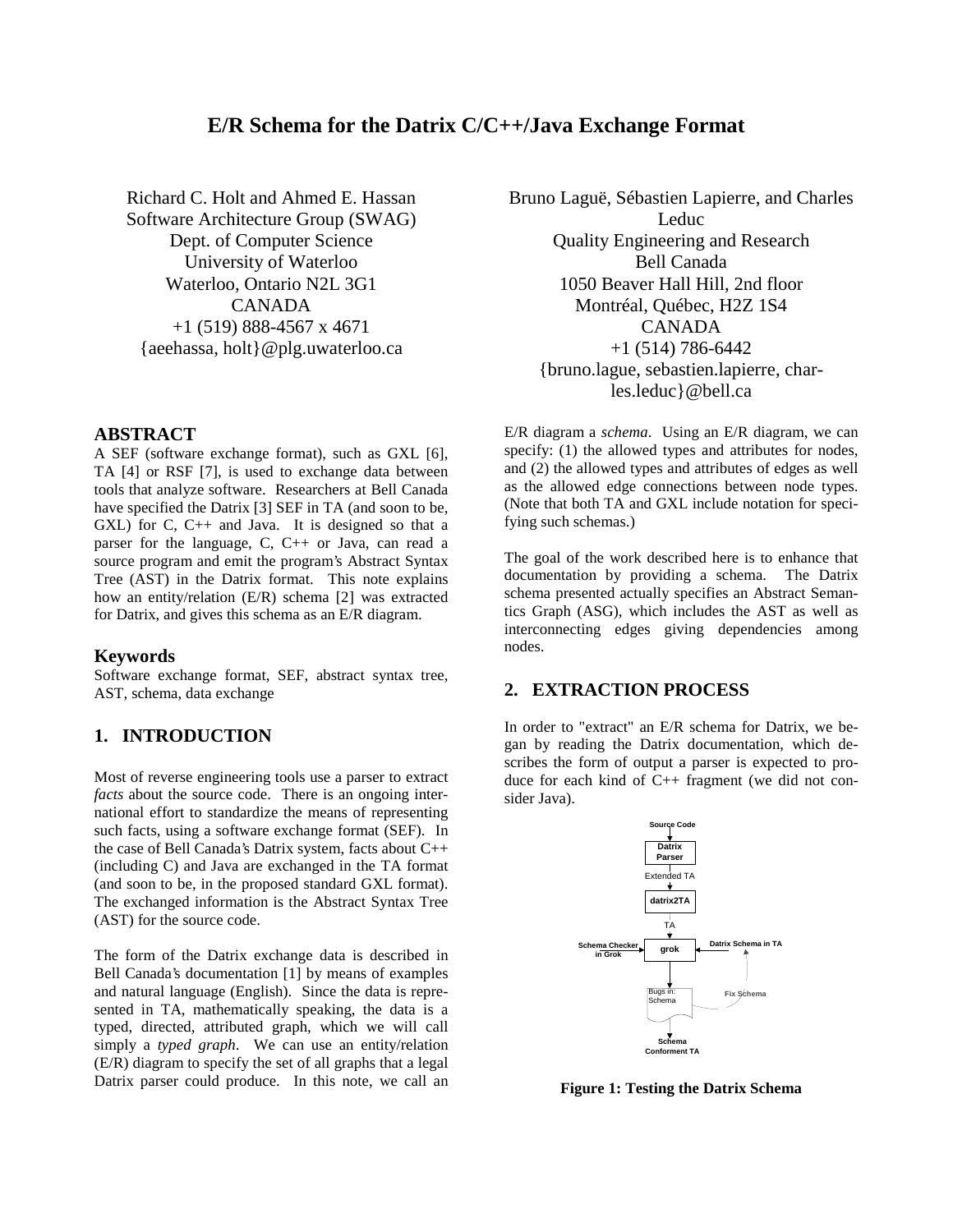From this documentation, we were able to surmise the set of node types and edge types. From the examples and some study, we were also able to surmise the node and edge attributes, as well as the edge connectivities. Since the AST for  $C_{++}$  is inherently rather complex, we expected that our proposed Datrix schema was not completely correct, so we wanted to be able to test its validity. However, it is not immediately obvious how a schema could be tested.

Figure 1 shows how this testing was done. We ran the Datrix parser provided by Bell Canada. The parser produced TA corresponding to the source program. This TA is actually an enhanced version of TA, so we translated it to "pure" TA using a filter called datrix2TA. We used a 4 KLOC  $C_{++}$  AVL tree  $C_{++}$  library, provided by Kostas Kontogiannis as our test data (as our source program).

We took our E/R schema (see Figures 2 and 3) and wrote it in TA (recall that a part of the TA SEF is used to specify schemas); see "Datrix Schema in TA" in Figure 1.

We used a "fact calculator" called Grok, which reads facts (streams of data as well as schemas in TA) and manipulates them using Tarski algebra [5]. We already had a Grok script which checks to see if a set of TA facts conforms to a given TA schema; see "Schema Checker in Grok" in Figure 1.

As Figure 1 shows, we used the Schema Checker to test if the TA facts from the AVL tree library conformed to the Datrix schema. Not surprisingly, initially the Checker produced a listing of a number of errors. We analyzed each of these errors to see where our proposed Datrix schema was in error (or possibly where the Datrix parser was in error). We then corrected the schema and re-ran the test until no errors were reported. The result, when again analyzed by hand, seems to be a good and useful schema for Datrix, and ideally will eventually be incorporated into the Datrix documentation and TA/GXL output.



**Figure 2: Partial Datrix Schema (Relations and Inheritance)**